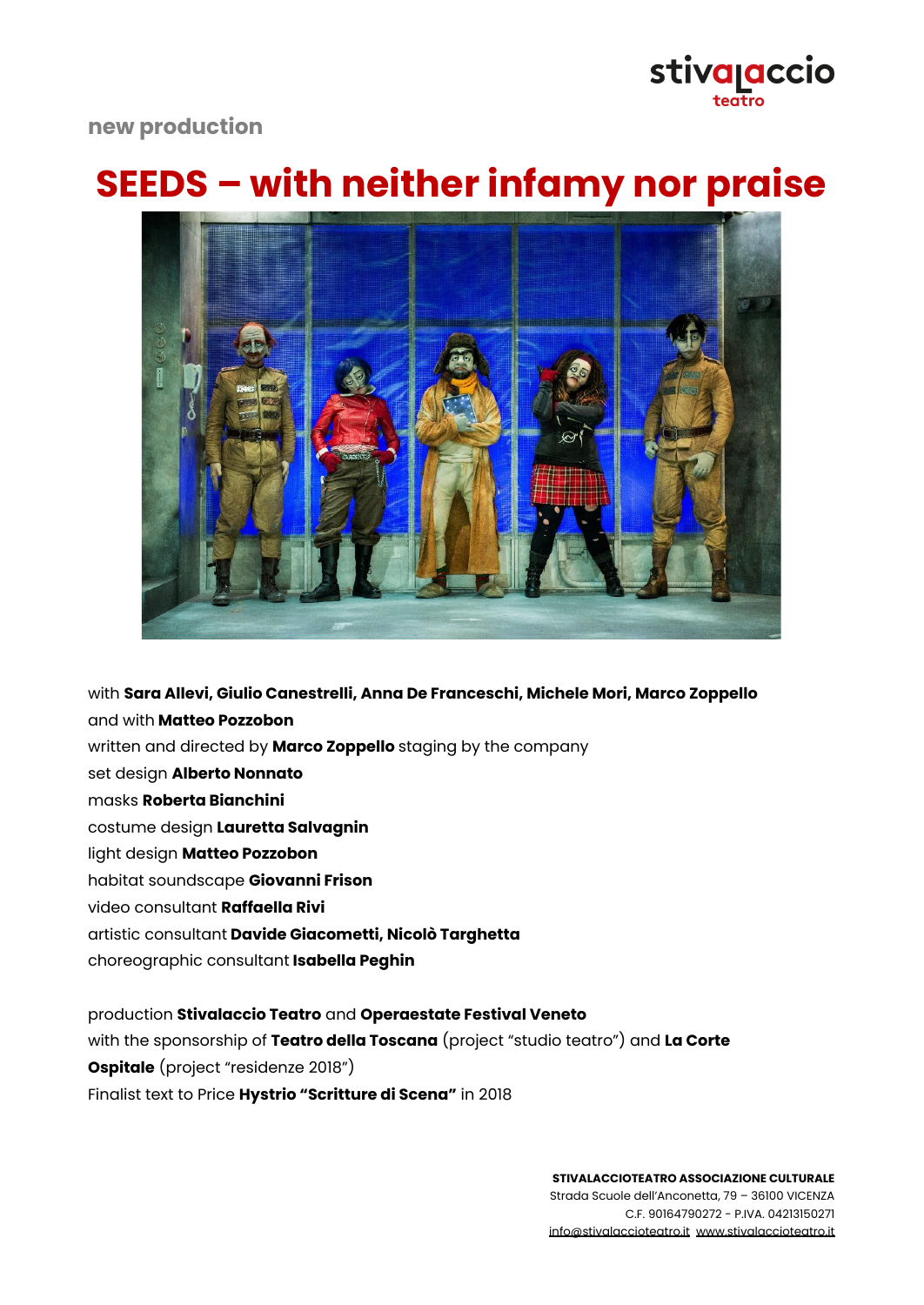

### **The text**

Somewhere, hidden in the middle of the snow, there is the "World Seed Bank", built to preserve at least one specimen of all natural occurring seeds. It is a natural heritage of 84.000 specimens, guarded day and night from all enemy attacks. It will soon be Christmas Eve and three Italian soldiers are garrisoning the Base: Sergeant Mario Zoppei, Latinist foreman, the PFC Mario Rossi, restless young man and Soldier Giorgio Morello, who can't live without his tablet. At the end of their very last day of service two eco.-terrorists attack the Base. Their names are Dalila and Patriza, two loose cannons in the snow, who are determined to free the plants from their concrete prison. "Seeds" is a ring, a fighting arena for runaway human beings, escaped from different circles of hell.

Uncommitted, phony, violent and wrathful people meet each other in this place to ask themselves some easy questions: do the ends justify the means? Who decides it? What is the lesser evil? Does the lesser evil exist?

#### **The show**

Seeds" is a grotesque farce for masks, where masks become a misshapen mirror of vices and flaws of life in the new Millennium. In particular the play analyzes the relationship between children and parents, and authority in general, modern use of the means of communication, the revolution of technology which is giving no sense to the concept of very near and very far and to the concept of deep knowledge and extreme superficiality. Nowadays the focus is on the values of the Individual and his/her way to throw them in the world's face like a sawn off shotgun, ready to revolt against everything and everybody.

Our deformed and strongly-sketched characters are halfway between a cartoon and the satirical caricatures of 20th century Expressionism. They are small monsters who jostle to find their place in society, like the ancient masks of the Commedia dell'Arte. The masks of the Commedia still exist nowadays, maybe poorly hidden, and they are still here to represent and to parody each of us. This world is dancing on a knife edge between drama and irony, between